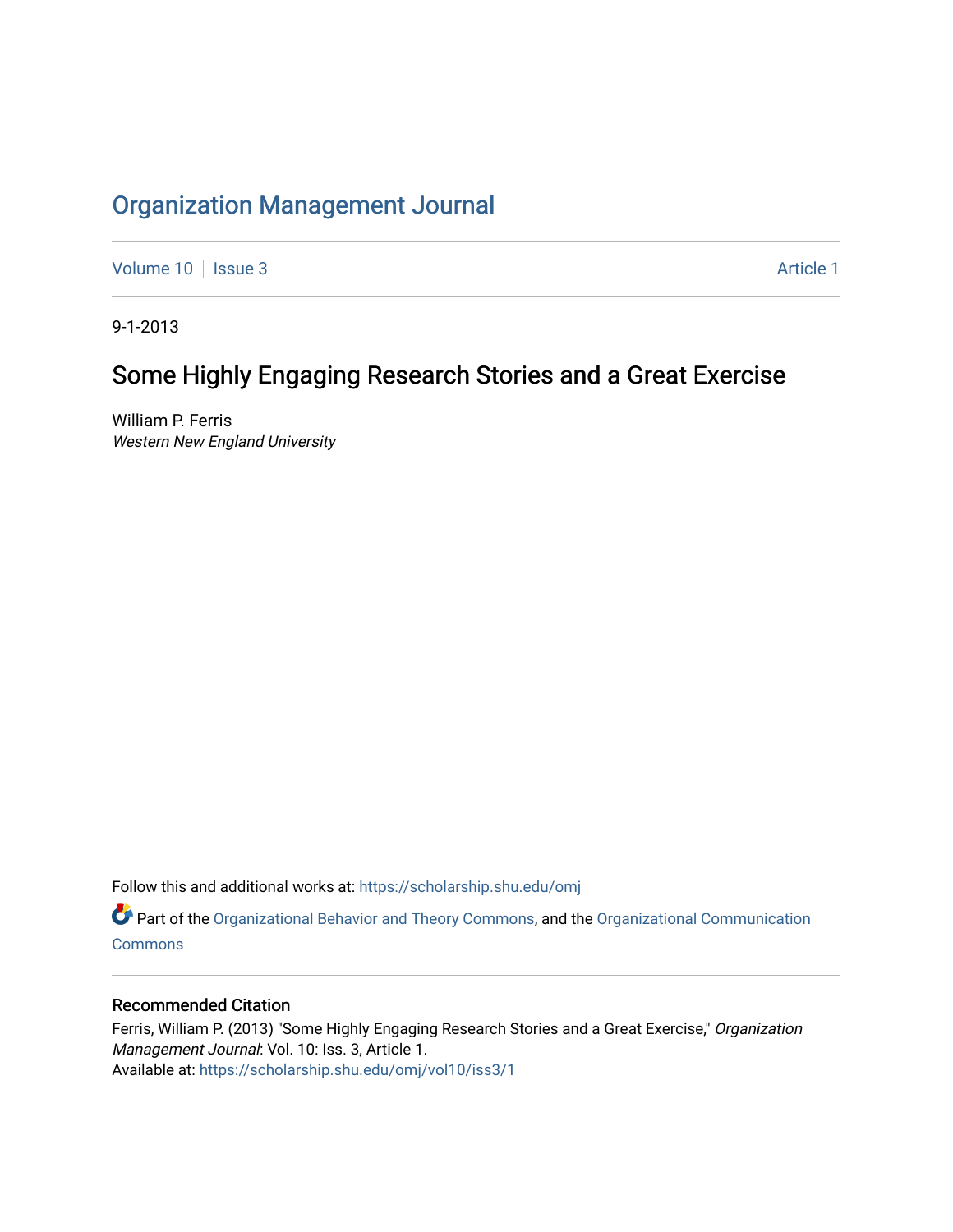### **EDITORIAL**

## **Some Highly Engaging Research Stories and a Great Exercise**

### **William P. Ferris<sup>1</sup>**

*Editor-in-Chief* <sup>1</sup>*College of Business, Western New England University, Springfield, Massachusetts, USA*

In this issue, we present four articles and a book review. Three of the articles tell highly engaging research stories and the fourth provides us with a terrific experiential exercise to try in the classroom.

In the Current Empirical Research section, we offer "A Social Exchange Model of Psychological Contract Fulfillment: Where Do Promises, Expectations, LMX, and POS Fit In?" by Anjali Chaudhry and Amanuel G. Tekleab. The authors examine the relationship between psychological contracts, leader– member exchange, and perceived organizational support (POS). Their results suggest that expectations fulfillment can cause high leader–member exchanges (LMX) when the source of fulfillment is perceived to be the manager and is also related to perceived organizational support when the organization is seen as the source of psychological contract fulfillment; however, these results were not significant for promises fulfillment. The study was conducted using surveys from 258 working adults enrolled in management courses in a major Midwestern university.

Our Teaching & Learning section presents two articles. The first is an experiential exercise around a role-play negotiation and is by Joe Seltzer. Joe is the 2013–2015 President of the Organizational Behavior Teaching Society (OBTS)— Association for Management Educators, which is well known as a creative incubator of experiential exercises as well as perhaps the preeminent management education professional organization in the field. He is also a past president and fellow of our umbrella organization, Eastern Academy of Management, where for many years he led the Experiential Learning Association (ELA), which sponsors experiential exercises at the annual conferences. You can rest assured that this exercise will help students understand principled negotiation philosophy and strategy both. He has been using it for a long

time with great results. The second article is not an exercise but rather an approach to effective use of teaching assistants (TAs) in the classroom. In "Middle Managers of the Leadership Classroom: Realizing the Developmental Capacity of Teaching Assistants," Lisa Rosh and Timothy J. Tobin explain their approach to using TAs as the middle managers in an organization, thus allowing students to see them as part of an organization and as manager exemplars. The authors, who were teaching a course based on Wharton's Management 100: Leadership and Communication in Groups at a large prestigious southeast Asian university, developed an elaborate qualitative study using a phenomenological approach in which they were able to show that TAs were extremely valued as leadership development coaches as a result of casting them as middle managers. This is a fascinating study for the qualitative data development process alone, but even more important, it suggests some guidelines from which universities with TA programs can definitely benefit.

Our last article appears in the Linking Theory & Practice section. "Creating a Healthy Workplace Culture Using an Appreciative Inquiry 4-D Cycle," by Raymond Calabrese, Erik Cohen, and Dustin Miller, showcases the use of appreciative inquiry (AI), a well-known positive approach to organizational management and change, in a unique partnership activity between an urban drug court (UDC) and its extremely poor but needy clients. The setting when the authors, all from The Ohio State University, began their AI activity was dismal—no one wanted to work at the UDC and most employees viewed their jobs as waiting for something better to come along. Using the well-known AI 4-D approach, which they present in figures, the authors take UDC members through the Discovery–Dream– Design–Destiny cycle as they envision what the organization would look like if everything were running perfectly and then design it (Cooperrider, Whitney, & Stavros, 2008). By the end of this extremely positive intervention, they report that for UDC members a new sense of trust and excitement about their jobs, their organization, and their partnership had emerged. Two past articles we have published on this transformative and highly

Address correspondence to William P. Ferris, Professor of Management, College of Business, Western New England University, 1215 Wilbraham Road, Springfield, MA 01119, USA. E-mail: bferris@wne.edu